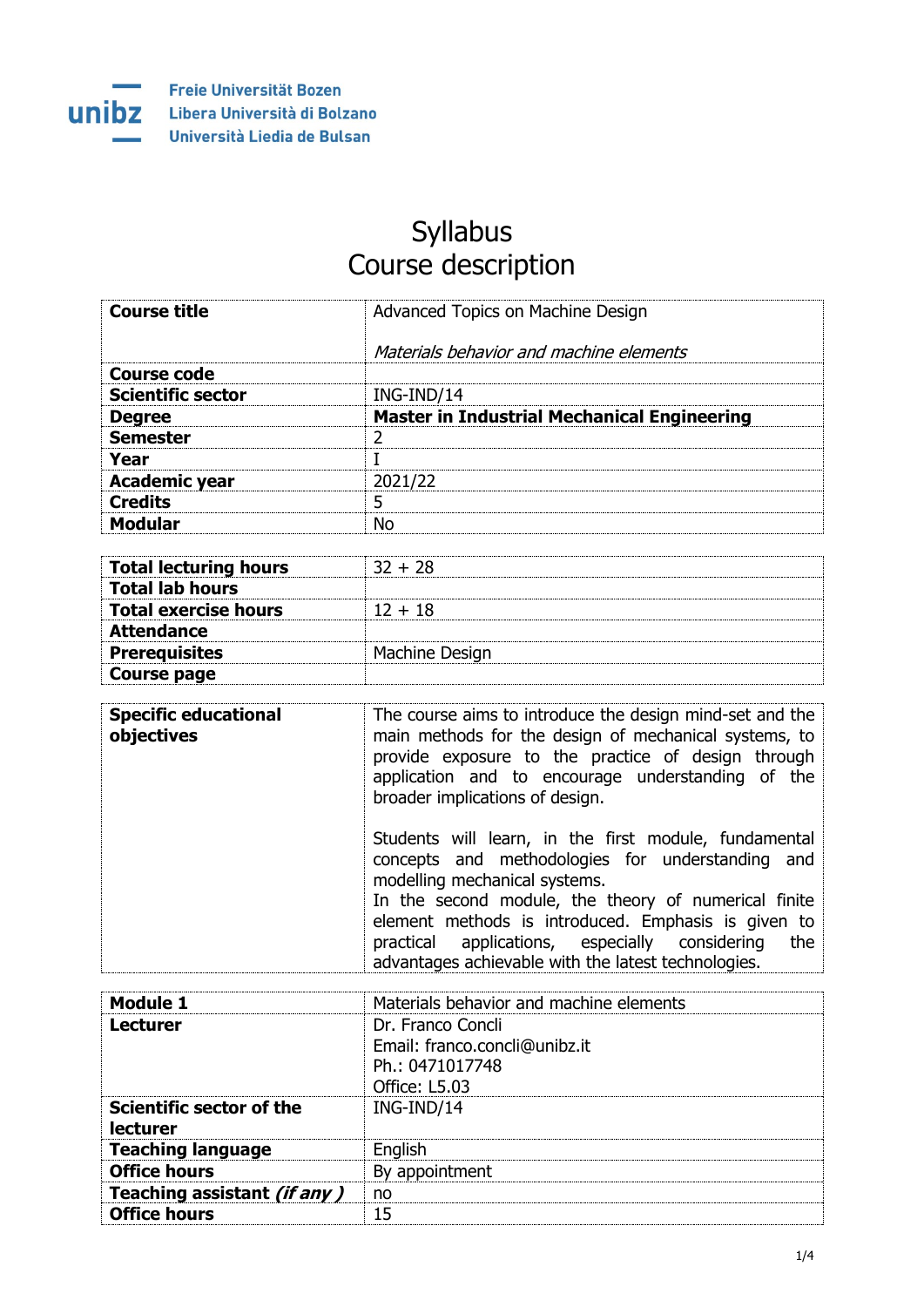## **Contract St** unibz

Freie Universität Bozen Libera Università di Bolzano Università Liedia de Bulsan

| <b>List of topics covered</b> | The module will cover:                                                                       |
|-------------------------------|----------------------------------------------------------------------------------------------|
|                               | 1. Principle of virtual work                                                                 |
|                               | a. Shafts and shaft components                                                               |
|                               | b. Interference fits (hub and key)                                                           |
|                               | c. Deflections                                                                               |
|                               | d. Natural frequencies                                                                       |
|                               | e. Hyper-static structures                                                                   |
|                               | 2. Multi-axial fatique criteria                                                              |
|                               | a. Critical plane concepts                                                                   |
|                               | 3. Low cycle fatigue of materials                                                            |
|                               | a. Masing Hp.                                                                                |
|                               | b. Ramberg-Osgood eq.                                                                        |
|                               | Neuber Hp.<br>$c_{\cdot}$                                                                    |
|                               | d. Basquin-Coffin-Manson eq.                                                                 |
|                               | e. Loading spectra                                                                           |
|                               | 4. Gears                                                                                     |
|                               | Failure modes (bending - pitting - micro<br>а.                                               |
|                               | pitting - scuffing)                                                                          |
|                               | b. Gear types (spur - helical - bevel - worm)                                                |
|                               | configurations<br>(parallel<br>c. Gear<br>axis,                                              |
|                               | orthogonal axis, planetary)                                                                  |
|                               | d. Synthetic factors (sizing)                                                                |
|                               | e. Strength calculation (ISO 6336)                                                           |
|                               | Gear efficiency (Power losses)<br>f.                                                         |
|                               | g. Gear stiffness (Deformation under load)                                                   |
|                               | Examples of gearboxes (motorcycle and car<br>h.                                              |
|                               | transmissions)                                                                               |
|                               |                                                                                              |
|                               | 5. Bearings (journal bearing)                                                                |
|                               | a. Full-Sommerfeld theory                                                                    |
|                               | b. Half-Sommerfeld approximation                                                             |
|                               | c. Ocvirk's short-bearing approximation                                                      |
|                               |                                                                                              |
|                               | 6. Bolted connections (screwed joints)                                                       |
|                               | Pretension<br>a.                                                                             |
|                               | b. Tearing                                                                                   |
|                               | c. Sheet yielding                                                                            |
|                               | 7. Welded connections                                                                        |
|                               | a. Pressure vessel                                                                           |
|                               | 8.                                                                                           |
|                               |                                                                                              |
| <b>Teaching format</b>        | The topics are presented by the professor by means of                                        |
|                               | Power Point presentations or the blackboard.                                                 |
|                               |                                                                                              |
|                               | A selection of the material presented in class as well as                                    |
|                               | online resources and useful material will be available in                                    |
|                               | the OLE database/.                                                                           |
|                               |                                                                                              |
|                               | Further<br>deepening<br>material will<br>be<br>supplied<br>or<br>recommended by the teacher. |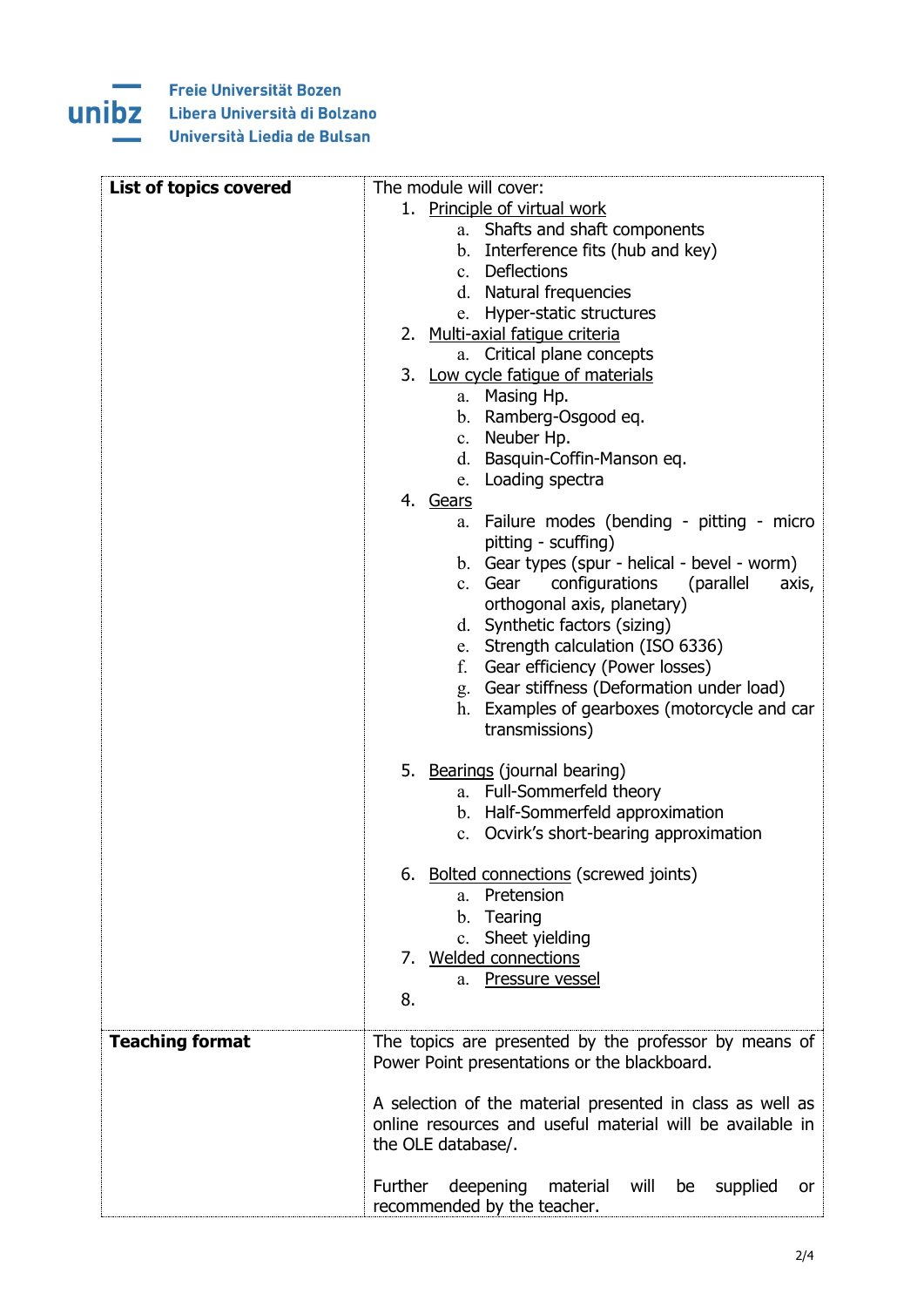

| <b>Learning outcomes</b>       | Knowledge and understanding                                                      |
|--------------------------------|----------------------------------------------------------------------------------|
|                                | 1) Handle the analysis methods used in structural                                |
|                                | design of mechanical systems.                                                    |
|                                |                                                                                  |
|                                | Applying knowledge and understanding                                             |
|                                | 2) Know how to face a new project of a mechanical                                |
|                                | system starting from its functional design.                                      |
|                                |                                                                                  |
|                                | Making judgements<br>3) Identify the critical zones and the corresponding        |
|                                | stress states of all components of a mechanical                                  |
|                                | system, under service loading conditions.                                        |
|                                | 4) Choose the geometry and materials able to satisfy                             |
|                                | the requirements of each component in terms of                                   |
|                                | strength, deformation, fatigue life, and so on and                               |
|                                | realizing the technical drawing of the system.                                   |
|                                |                                                                                  |
|                                | Communication skills:                                                            |
|                                | 5) Oral communication skills (technical language)                                |
|                                | Learning skills                                                                  |
|                                | 6) Ability to autonomously extend the knowledge                                  |
|                                | acquired                                                                         |
|                                |                                                                                  |
|                                |                                                                                  |
|                                |                                                                                  |
| <b>Assessment</b>              | <b>Formative assessment</b>                                                      |
|                                | In class and exercises and activities (2,3,4)                                    |
|                                | <b>Summative assessment</b>                                                      |
|                                |                                                                                  |
|                                | The assessment of the course is:                                                 |
|                                | Written exam                                                                     |
|                                | 3/4 exercises                                                                    |
|                                |                                                                                  |
|                                | Oral Exam                                                                        |
|                                | Open-ended questions                                                             |
|                                | - Theoretical knowledge (40%)                                                    |
|                                | Ability to provide examples/applications of<br>the<br>theoretical concepts (30%) |
|                                | - Ability to establish relationships between topics (20%)                        |
|                                | - Mastery of language (also with respect to teaching                             |
|                                | language) (10%)                                                                  |
|                                |                                                                                  |
| <b>Assessment language</b>     | English                                                                          |
| <b>Evaluation criteria and</b> | The final mark will be obtained combining the evaluations                        |
| criteria for awarding marks    | of the final written test and of the oral examination.                           |
| <b>Required readings</b>       | Lecture notes and documents for exercise will be available                       |